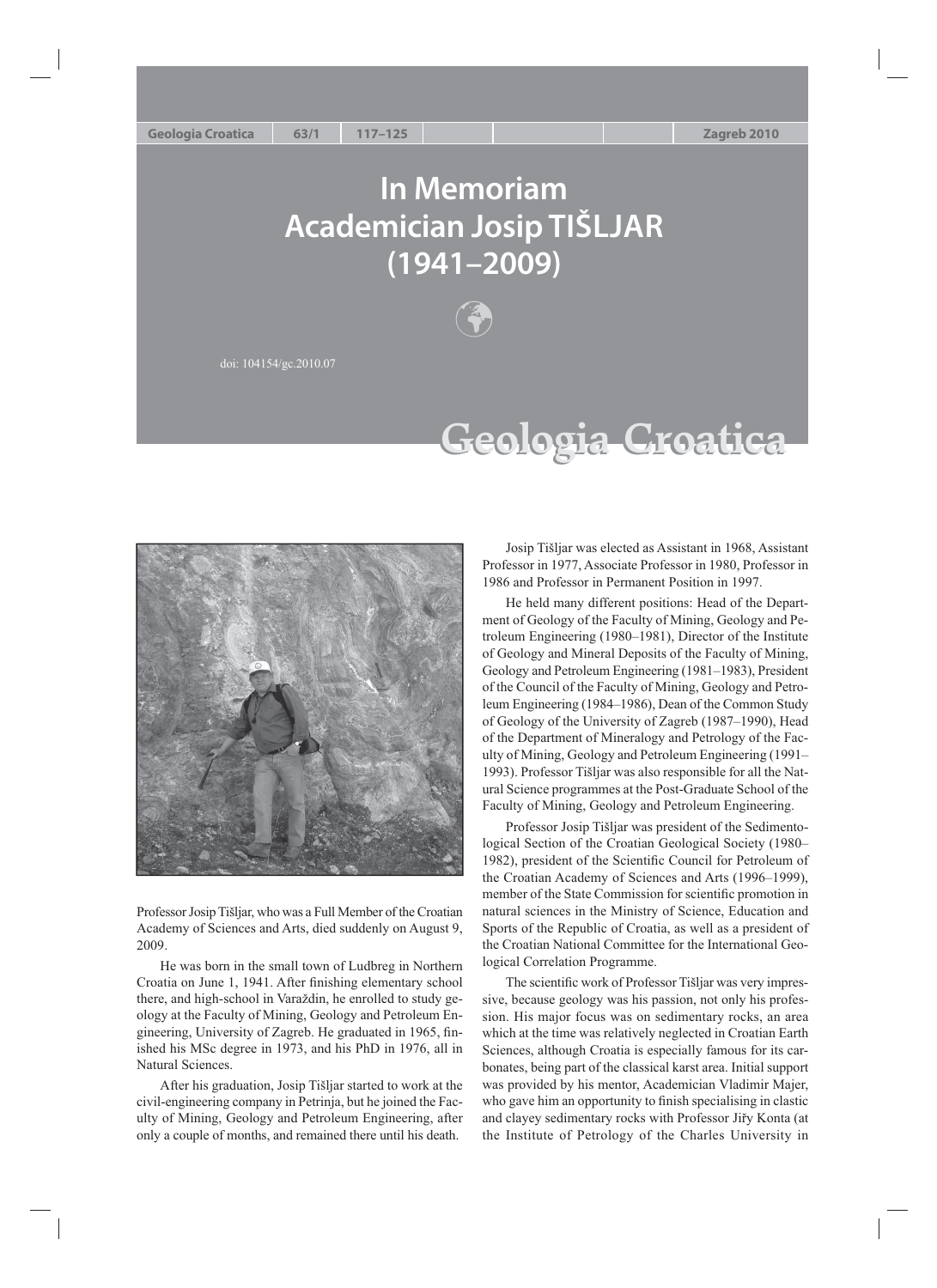Prague), as well as specialising in carbonate deposits with Professor Hans Füchtbauer (at the Institute of Geology of the Ruhr University in Bochum).

Soon after this, he decided to focus especially on carbonates, and a major part of his future investigations and publications was dedicated to different aspects of the sedimentology of carbonates and evaporites.

A list of more than 170 publications shows his wide scientific interests. At the beginning of his career he was mainly focused on the study of the ophiolitic melange in the area of Central Dinarides and Vardar Zone, mostly fine-grained clastic deposits and radiolarian cherts. Later he studied Tertiary clastic deposits, carbonates and marls of the Croatian part of the Pannonian Basin, especially glauconitic sandstones and their association with volcanoclastic deposits.

During his studies of deep wells in the Pannonian Basin he focused on the regional characteristics and sedimentology of marginal areas of the Psunj, Papuk and Žumberak Mts., mainly on clastic rocks with the role of source and reservoir rocks for hydrocarbons.

One of the important contributions of Professor Tišljar was his sedimentological approach to the complex multidisciplinary study of pre-Tertiary and Tertiary tectonics, stratigraphy and sedimentology of bauxite deposits in the area of the Karst Dinarides in Croatia and Bosnia and Herzegovina.

However, most of his work was focused on the geological love of his life: shallow-marine carbonates. Over decades, he studied numerous profiles in Croatia from Savudrija along the Slovenian border to the far SE, Prevlaka area at the Montenegro border, and from Palagruža Island to the northeasternmost carbonates in Croatia, as a member of multidisciplinary teams. He produced dozens of reports for scientific projects and many companies, always including all details on the structure and texture of rocks, their facies and microfacies, environments, diagenetic processes, palaeogeographical meanings and all other aspects. He was the first Croatian sedimentologist to discuss in detail, stromatolites, oncolites, early-diagenetic dolomites, shallowing-upward cycles and black-pebble breccias. His careful study of these rocks made him famous not only in Croatia, and he presented his knowledge at many conferences and lectures throughout Europe. Lately he was focused on the problem of different varieties of carbonate breccia, a very intriguing and complex topic. Through the decades, he received very good cooperation from many colleagues and institutions, especially with the Croatian Geological Survey, (he cooperated on lengthy studies of Jurassic and Cretaceous successions throughout the Dinarides and was involved in many activities in the planning, production and review of the new lithostratigraphic map of the Republic of Croatia, together with many other issues) and the national oil company INA (where he was an expert for numerous Croatian and international projects). He also produced consultancy work for Chevron, Texaco and Agip.

His enthusiasm to share the results of his investigations with others was especially noteworthy, and he led numerous field trips on Croatian and International geological conferences, where he was always eager to discuss the details while in the field. Some of the guidebooks he authored or co-authored with colleagues from the Croatian Geological Survey were widely accepted as high-quality scientific papers, e.g. those from the 4th International Association of Sedimentologists Regional Meeting (Split, 1983), the 2nd International Symposium on the Adriatic Carbonate Platform (Zadar, 1991), the 80th Italian Geological Congress (Trieste, 2000), the 6th International Congress on Rudists (Rovinj, 2002), the 22nd International Association of Sedimentologists Meeting of Sedimentology (Opatija, 2003), or the 9th International Symposium on Fossil Algae (Zagreb, 2007).

Professor Tišljar was a member of the Organizational and Scientific Committees of seven Croatian and six International geological conferences. He participated in dozens of Croatian and international scientific conferences, where he presented more than 20 invitation lectures.

Professor Tišljar was the principal investigator on many projects and the director of one programme funded by the Croatian Ministry of Science, Education and Sports. He also participated in several international, bilateral and IGCP projects focused on the study of the Karst Dinarides and their correlation with neighbouring areas.

His very wide theoretical knowledge and impressive practical experience enabled him to introduce and continuously improve several courses on the petrology of sedimentary rocks and sedimentology in undergraduate and postgraduate studies, where he was also one of the best advisors. Besides several dozens of BSc theses he was an advisor of 11 MSc and 8 PhD thesis, as well as a member of evaluating committees for more than 30 MSc and PhD exams.

Professor Tišljar published 5 books, among which two, Sedimentology of Carbonates and Evaporites (2001), and Sedimentology of Clastic and Siliceous Deposits (2004) published by the Croatian Geological Survey, probably represent the most important books on Croatian sedimentology, since state-of-the-art scientific information was accompanied by hundreds of examples from mostly his own and his colleagues extensive work throughout Croatia. He also published 59 peerreviewed papers, 66 abstracts and papers in conference proceedings, 40 chapters in books (mostly field-trip guide-books), and he was co-editor of another three books.

However, by far the most important editorial achievement of Professor Josip Tišljar was his long-lasting support of the leading Croatian geological journal, 'Geologia Croatica', since he was a member of the Editorial Board of its predecessor 'Geološki vjesnik' since 1986, and continued as a member of the 'Geologia Croatica' Board from 1991 until his death. He was a very pro-active, passionate and scientifically brilliant Associate Editor, keeping eye on the quality of sedimentological papers, but also those dealing with other disciplines, since his knowledge was very wide. He is definitely one of the small group of dedicated people responsible for survival of the journal through some very harsh times, and helped to achieve continually higher standards, enabling it to become one of the best geological journals in the entire region.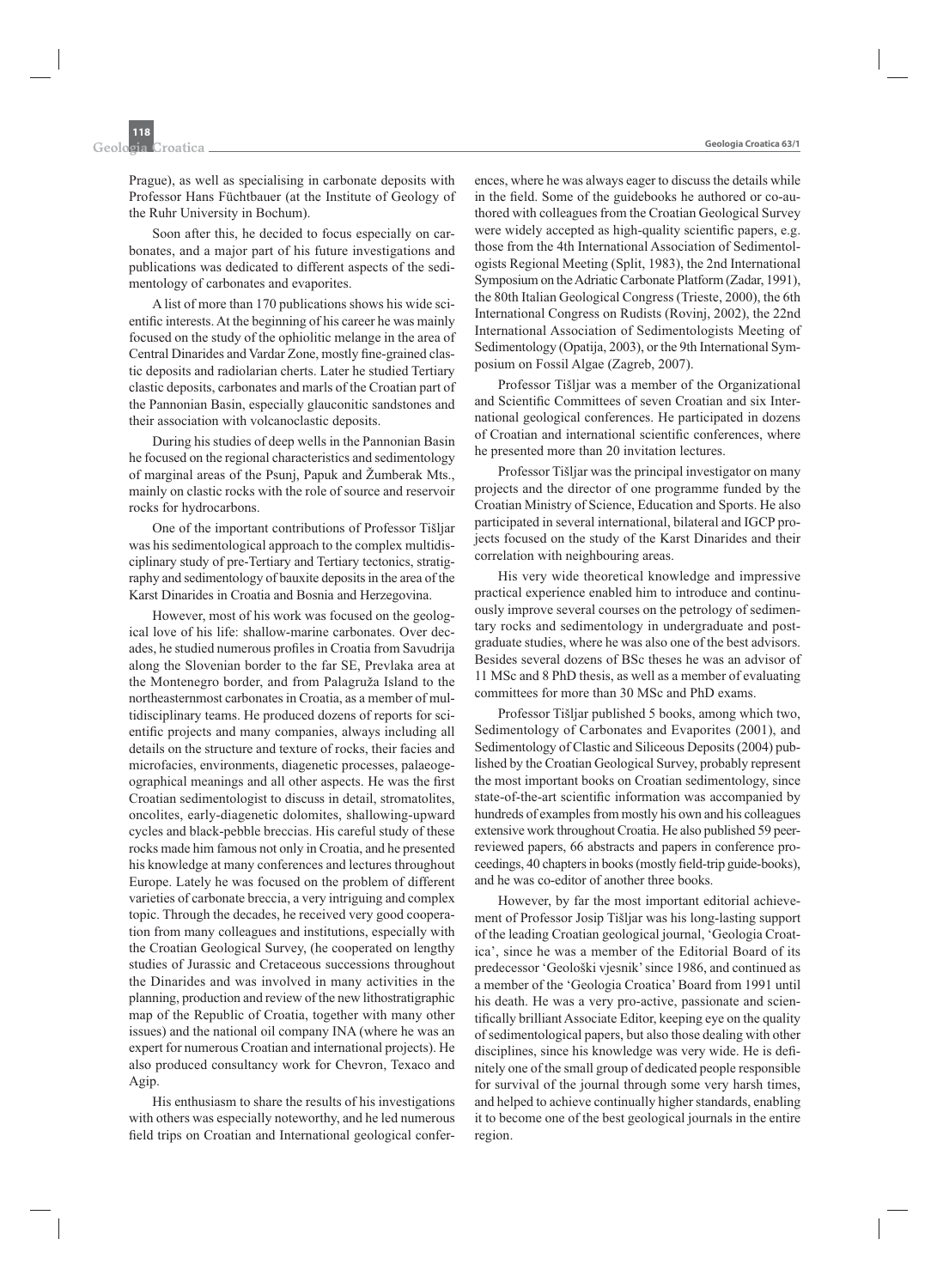He was also a member of the Editorial Board of the Slovenian scientific journal 'Geologija' since 1998.

For his work, Josip received numerous awards, and the most important ones were two 'Josip Juraj Strossmayer' awards given by the Croatian Academy of Sciences and Arts for his books (1994 and 2004), and 'Award of the City of Zagreb' (2005) for his complete work in the field of sedimentology.

Professor Josip Tišljar was elected as an Associate Member of the Croatian Academy of Sciences and Arts, in the Department of Natural Sciences, in 1983, and he became a Full Member in 2004, as one of the youngest members of the Academy, being very active in many areas.

Josip had so many plans for the future in all fields, from scientific, where he opened some completely new areas recently, to his family, where he planned to spend more time with his beloved wife Vesna, their two sons, Zvonimir and Mladen, and his immense joy, grandchildren, either in his home in Zagreb, weekend house in Ludbreg or in the Alps, mountains that he truly adored.

Unfortunately, his sudden death on August 9, 2009 curtailed all of his and our plans, and was an incredible shock to us all.

Summarizing his lifelong scientific contribution, there is no doubt that he was among the best ever Croatian geologists, not only of his generation, and the leading Croatian sedimentologist.

We will remember Professor Tišljar as a great field geologist, since he was ready to raise questions over and over again, looking at every outcrop carefully, even if he was there more than a dozen times; and yes, he would always find something new, transmitting his passion for scientific work to many younger generations. He was always ready to patiently answer all questions asked by anybody, from the firstyear student to his fellow Academicians. However, he was never afraid to say that he did not know the answer or to accept another opinion if the evidence was stronger, making his scientific credibility exceptionally strong among all of us who had the privilege to know him.

And we will definitely remember Professor Tišljar, our Joža as we used to call him, as a great friend and a great man who loved so passionately his profession, his colleagues, his country, and his family.

Let him rest in peace!

Igor Vlahović, Ivo Velić and Branko Sokač

## **BIBLIOGRAPHY**

#### **Peer-reviewed papers**

- TIŠLJAR, J. & MAJER, V. (1972): Prinos poznavanju petrografskog sastava morenskog nanosa kod Brezovice na sjevernoj strani Šar planine.– Geol. anali balk. poluostrva, XXXVII, 219–232.
- MAJER, V. & TIŠLJAR, J. (1973): Spilitske stijene kod sela Lasinja u Pokuplju (Hrvatska, Jugoslavija)*.–* Geološki vjesnik, 25, 211– 225.
- TIŠLJAR, J. (1973): Kvantitativna petrološka studija sedimenata »flišne serije« i jurske vulkanogeno–sedimentne formacije Borovičkog potoka u sjevernom krilu »velikog vareškog antiklinorija«*.–* Geološki glasnik, 17, 133–168.
- MAJER, V. & TIŠLJAR, J. (1973): Spilit i andezin–dijabaz Velike Trepče u Pokuplju i spilit Hrvatskog sela kod Topuskog u Baniji (Hrvatska, Jugoslavija).– Geološki vjesnik, 26, 139–153.
- BALEN, I., TIŠLJAR, J. & MAJER, V. (1975): Petrografske karakteristike lapora okolice Podsuseda na jugozapadnim obroncima Medvednice.– Geološki vjesnik, 28, 167–172.
- FÜCHTBAUER, H. & TIŠLJAR, J. (1975): Peritidal cycles in the Lower Cretaceous of Istria (Croatia, Yugoslavia).– Sedimentary Geology, 14*,* 219–233.
- TIŠLJAR, J. (1976): Ranodijagenetska i kasnodijagenetska dolomitizacija i dedolomitizacija u krednim karbonatnim sedimentima zapadne i južne Istre (Hrvatska, Jugoslavija).– Geološki vjesnik, 29, 287–321.
- BOJANIĆ, A., TIŠLJAR, J. & MAJER, V. (1978): Klastični miocenski sedimenti sjeverozapadnog dijela Maceljske gore (sjeverna Hrvatska).– Geološki vjesnik, 30/2, 445–453.
- TIŠLJAR, J. (1978): Onkolitni i stromatolitni vapnenci u donjokrednim sedimentima Istre*.*– Geološki vjesnik, 30/2, 363–382.
- TIŠLJAR, J. (1978): Tidal flat, lagoonal and shallow marine carbonates in the Upper Jurassic and Cretaceous of Istria (Yugoslavia)*.–* Acta geologica, IX/5, 159–194.
- TIŠLJAR, J. (1979): Fenestralni sklop i vadozne ranodijagenetske tvorevine u litoralnim (periplimnim) vapnencima titon–berijasa okolice Dubrovnika.*–* Krš Jugoslavije, 10/3, 77–86.
- TIŠLJAR, J. (1979): Ranodijagenetske promjene pojedinih sastojaka donjokrednih vapnenaca iz različtih dijelova Vanjskih Dinarida.– Geološki vjesnik, 32, 255–263.
- VELIĆ, I., TIŠLJAR, J. & SOKAČ, B. (1979): Stratigraphy and depositional environments of the Lower Cretaceous in the Karst region of Dinarides (Yugoslavia).– Geobios, Mem. spec., 3, 245–252.
- BLAŠKOVIĆ, I., TIŠLJAR, J. & VELIĆ, J. (1981): Ritmična sedimentacija donjosarmatskih naslaga jugozapadnih obronaka Psunja.*–*  Nafta, 32, 5–14.
- BLAŠKOVIĆ, I., TIŠLJAR, J. & VELIĆ, J. (1982): Litofacijesne značajke tortonskih naslaga u području Okučani–Pakrac–Novska.– Geološki vjesnik, 35*,* 71–86.
- BLAŠKOVIĆ, I. & TIŠLJAR, J. (1983): Prominske i Jelar naslage u Vinodolu (Hrvatsko primorje).– Geološki vjesnik, 36, 37–50.
- TIŠLJAR, J., VELIĆ, I. & SOKAČ, B. (1983): Flachwasserkarbonate der Unterkreide im dinarischen Karstgebiet entlang der Adria küste.*–* Zitteliana, 10, 201–206.
- ALJINOVIĆ, B., BLAŠKOVIĆ, I. & TIŠLJAR, J. (1984): Determinacija korespodentnih sekvencija na geološkim profilima primjenom elementarne seizmičke korelacije*.–* Nafta, 35/4, 181–190.
- BLAŠKOVIĆ, I., TIŠLJAR, J., DRAGIČEVIĆ, I. & VELIĆ, J. (1984): Razvoj sedimentacijskih okoliša miocenskih naslaga na zapadnim obroncima Psunja (sjeverna Hrvatska)*.–* Geološki vjesnik, 37, 11– 32.
- TIŠLJAR, J. (1985): Strukturni tipovi i okoliši taloženja jurskih onkoidnih i ooidnih vapnenaca južnog Jadrana.– Krš Jugoslavije, 11/3, 71–99.
- DRAGIČEVIĆ, I., TIŠLJAR, J., BLAŠKOVIĆ, I. & BENIĆ, J. (1986): Mehanizam taloženja krovinskih naslaga ležišta boksita kao odraz paleoreljefa podine (primjer boksitonosnog lokaliteta Studena Vrila, zapadna Hercegovina).– Naučne komunikacije I, Odjelenje tehničkih nauka 1, ANUBiH, 5–31.
- TIŠLJAR, J. (1986): Postanak crnih oblutaka i ulomaka (»black pebbles«) u periplimatskim vapnencima titona zapadne Istre i barema otoka Mljeta.– Geološki vjesnik, 39, 75–94.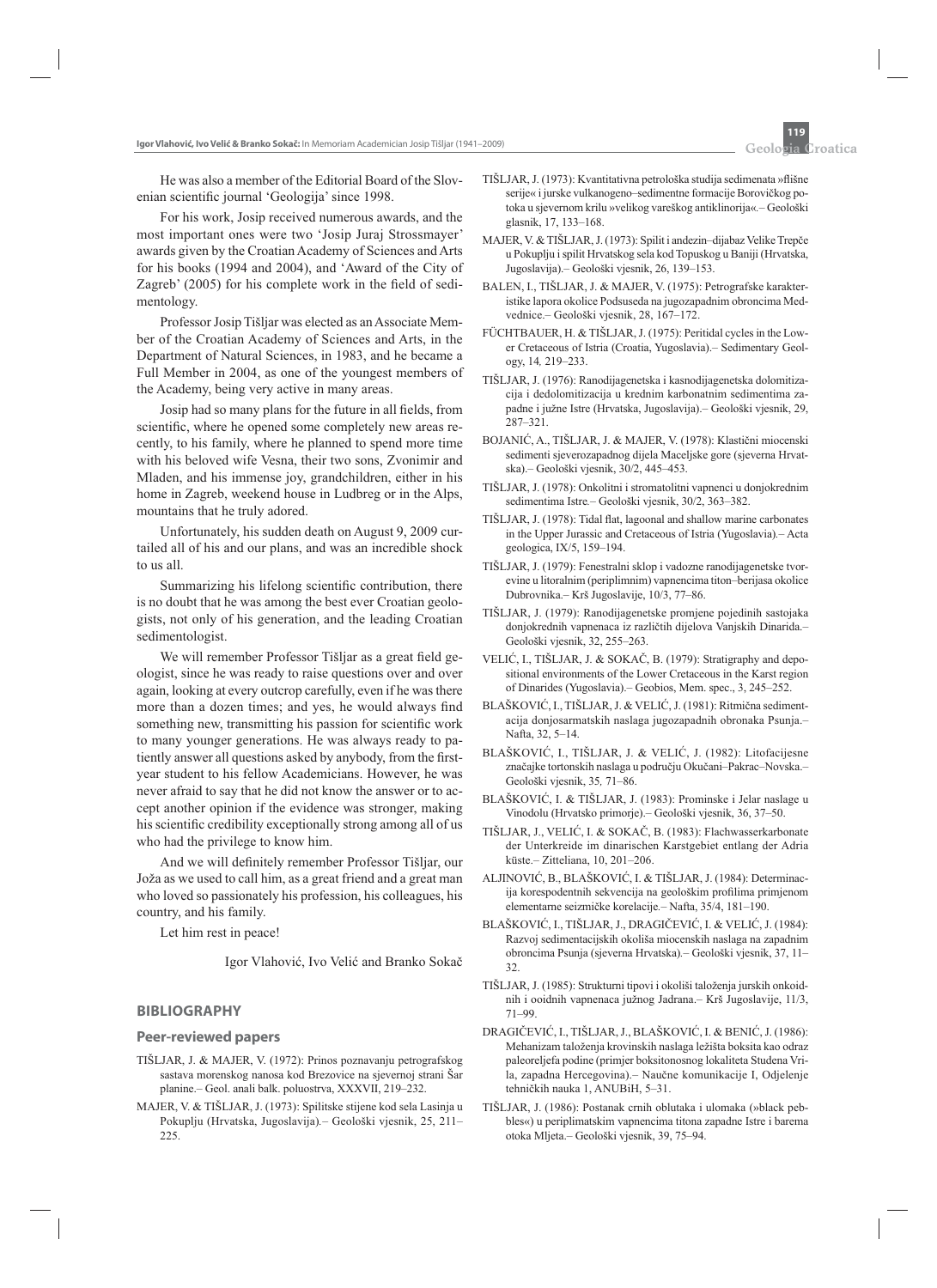- TIŠLJAR, J. & VELIĆ, I. (1987): Oberjurassische Gezeitenbarren– Kalkarenitfazies Westistrien (Westkroatien, Jugoslawien).– Heidelberger Geowissenschaftlich, Abh., 8, 251–255.
- TIŠLJAR, J. & VELIĆ, I. (1987): The Kimmeridgian tidal-bar calcarenite facies in Western Istria (Western Croatia, Yugoslavia)*.*– Facies, 17, 277–284.
- VELIĆ, I. & TIŠLJAR, J. (1987): Biostratigrafske i sedimentološke značajke donje krede otoka Veli Brijun i usporedba s odgovarajućim naslagama jugozapadne Istre*.–* Geološki vjesnik, 40, 149–168.
- ŠPALJ, D. & TIŠLJAR, J. (1988): Glaukonitni pješčenjaci u badenskim sedimentima okolice Novog Marofa.– Geološki vjesnik, 41, 159– 165.
- VELIĆ, I. & TIŠLJAR, J. (1988): Litostratigrafske jedinice u dogeru i malmu zapadne Istre (zapadna Hrvatska, Jugoslavija).– Geološki vjesnik, 41, 25–49.
- PIKIJA, M., ŠIKIĆ, K., TIŠLJAR, J. & ŠIKIĆ, L. (1989): Biolititni i prateći karbonatni facijesi sarmata u području Krašić–Ozalj (središnja Hrvatska).– Geološki vjesnik, 42, 15–28.
- TIŠLJAR, J., VELIĆ, I. & SOKAČ, B. (1989): Einflüsse von Emersionen auf die Flachwasser-Karbonatsedimentation im Malm (Ober Jura) des Biokovo-Gebirges (Südkroatien, Jugoslawien).– Geol. palaont. Mitt. Innsbruck, 16/1, 199–201.
- VELIĆ, I., TIŠLJAR, J. SOKAČ, B. (1989): The variability of thicknesses of the Barremian, Aptian and Albian carbonates as a consequence of changing depositional environments and emersions in Western Istra (Croatia, Yugoslavia).– Mem. Soc. Geol. Italia, 40, 209–218.
- TIŠLJAR, J. (1990): Postsedimentne dolomitizacijske breče u jurskim plitkomorskim karbonatnim sedimentima Malog Alana na južnom Velebitu.– RGN Zbornik, 2, 59–65.
- TIŠLJAR, J. & VELIĆ, I. (1991): Carbonate facies and depositional environments of the Jurassic and Lower Cretaceous of the coastal Dinarides (Croatia).– Geološki vjesnik, 44, 215–234.
- DRAGIČEVIĆ, I., BLAŠKOVIĆ, I., TIŠLJAR, J. & BENIĆ, I. (1992): Stratigraphy of Paleogene strata within the Mesihovina–Rakitno area (Western Herzegovina).– Geologia Croatica, 45, 25–52.
- TIŠLJAR, J. (1992): Origin and depositional environments of the evaporite and carbonate complex (Upper Permian) from the coastal part of the Dinarides (Southern Croatia and Western Bosnia).– Geologia Croatica, 45, 115–126.
- PIKIJA, M., ŠIKIĆ, K., TIŠLJAR, J. & HRABAK, N. (1993): Miocene formations of the Molve–Kalinovac area (North Croatia).– Nafta, 12, 665–671.
- TIŠLJAR, J. (1993): Sedimentary bodies and depositional models for the Miocene oil-producing areas Ladislavci, Beničanci and Obod (Croatia).*–* Nafta, 10, 531–542.
- TIŠLJAR, J. & VELIĆ, I. (1993): Upper Jurassic (Malm) shallow water carbonates of the western Gorski Kotar: facies and depositional environments (Croatia).– Geologia Croatica, 46/2, 263–279.
- TIŠLJAR, J., VELIĆ, I. & VLAHOVIĆ, I. (1994): Facies diversity of the Malmian platform carbonates in Western Croatia as a consequence of synsedimentary tectonics.– Géologie Méditerranéenne, 3–4, 173–176.
- VELIĆ, I., VLAHOVIĆ, I. & TIŠLJAR, J. (1994): Late Jurassic lateral and vertical facies distribution: from peritidal and inner carbonate ramps to perireefal and peritidal deposits in SE Gorski Kotar (Croatia).– Géologie Méditerranéenne, 3–4, 177–180.
- VLAHOVIĆ, I., TIŠLJAR, J. & VELIĆ, I. (1994): Influence of synsedimentary tectonics and eustatic changes on deposition of the Cenomanian platform carbonates in Istria (Western Croatia).– Géologie Méditerranéenne, 3–4, 189–193.
- BLAŠKOVIĆ, I., DRAGIČEVIĆ, I. & TIŠLJAR, J. (1995): Morphological and geological indicators of the possible bauxite deposits in the karst region of western Herzegovina.– RGN Zbornik, 7, 17–27.
- MATIČEC, D., VLAHOVIĆ, I., VELIĆ, I. & TIŠLJAR, J. (1996): Eocene limestones overlying Lower Cretaceous deposits of western Istria (Croatia): did some parts of present Istria form land during the Cretaceous?– Geologia Croatica, 49/1, 117–127.
- TADEJ, N., SLOVENEC, D. TIŠLJAR, J. & INKRET, I. (1997): Glauconitic materials from Lower Miocene Macelj-sandstones of the Hrvatsko Zagorje, north-western Croatia*.–* Geologia Croatica, 50/1, 17–25.
- TIŠLJAR, J., ĐOKIĆ, Z. & ŽENKO, T.  $(1997)$ : Influence of the sedimentary environment on the technical properties of the Lower Cretaceous limestones from the Lakovići Quarry in Istria (Croatia)*.–* RGN Zbornik, 9, 23–39.
- TIŠLJAR, J., VLAHOVIĆ, I., VELIĆ, I., MATIČEC, D. & ROBSON J. (1998): Carbonate facies evolution from the Late Albian to Middle Cenomanian in Southern Istria (Croatia): influence of synsedimentary tectonics and extensive organic carbonate production.– Facies*,* 38, 137–152.
- OTTNER, F., DURN, G., SCHWAIGHOFER, B. & TIŠLJAR, J. (1999): Clay minerals in paleosols of Cretaceous age in Istria, Croatia.– Chinese Science Bulletin, 44, Suppl. 1, Climatic Change: Paleopedological and Soil Rocks Magnetic Approaches, 145–151.
- VELIĆ, J., TIŠLJAR, J., DRAGIČEVIĆ, I. & BLAŠKOVIĆ, I. (2000): Shoreline cross-bedded biocalcarenites (Middle Miocene) in the Podvrško–Šnjegavić area on the Slope of Mt. Psunj and their petroleum significance (Požega subdepression – Eastern Croatia). – Geologia Croatica, 53/2, 281–293.
- TIŠLJAR, J., VLAHOVIĆ, I., VELIĆ, I. & SOKAČ, B. (2002): Carbonate platform megafacies of the Jurassic and Cretaceous deposits of the Karst Dinarides.– Geologia Croatica, 55/2, 139–170.
- VELIĆ, I., TIŠLJAR, J., VLAHOVIĆ, I., VELIĆ, J., KOCH, G. & MATIČEC, D. (2002): Palaeogeographic variability and depositional environments of the Upper Jurassic carbonate rocks of Velika Kapela Mt. (Gorski Kotar Area, Adriatic Carbonate Platform, Croatia).*–* Geologia Croatica, 55/2, 121–138.
- VLAHOVIĆ, I., TIŠLJAR, J., FUČEK, L., PRTOLJAN, B., VELIĆ, I. & MATIČEC, D. (2002): The origin and importance of the dolomite–limestone breccia between the Lower and Upper Cretaceous deposits of the Adriatic Carbonate Platform: an example from Ćićarija Mt. (Istria, Croatia).– Geologia Croatica, 55/1, 45–55.
- VLAHOVIĆ, I., TIŠLJAR, J., VELIĆ, I. & MATIČEC, D. (2002): The Karst Dinarides are composed of relics of a single Mesozoic platform: facts and consequences.– Geologia Croatica, 55/2, 171– 183.
- TIŠLJAR, J. (2003): The role of complex sedimentological research in solving general problems of the Dinaric ophiolite zone.*–* Rad HAZU, 486, 27, 111–129.
- TIŠLJAR, J. (2005): Geologija središnjeg Velebita*.–* Lička Revija, 5, 12–26.
- VLAHOVIĆ, I., TIŠLJAR, J., VELIĆ, I. & MATIČEC, D. (2005): Evolution of the Adriatic Carbonate Platform: palaeogeography, main events and depositional dynamics.– Palaeogeography, Palaeoclimatology, Palaeoecology, 220, 333–360. Elsevier
- TIŠLJAR, J., VESELI, V., VLAHOVIĆ, I. & KOCH, G. (2008): Permian and Mesozoic deposits in well Mudawara–1 (Aphamia, Syria): new sedimentological data based on the core reinterpretation.– Nafta, 59/4, 180–194.

# **Review papers**

VLAHOVIĆ, I., TIŠLJAR, J., MATIČEC, D., & VELIĆ, I. (2005): Geologija.*–* In: MATIJAŠIĆ, M. & BERTOŠA, M. (eds.): Istarska enciklopedija. Leksikografski zavod »M. Krleža«, Zagreb, 248–249.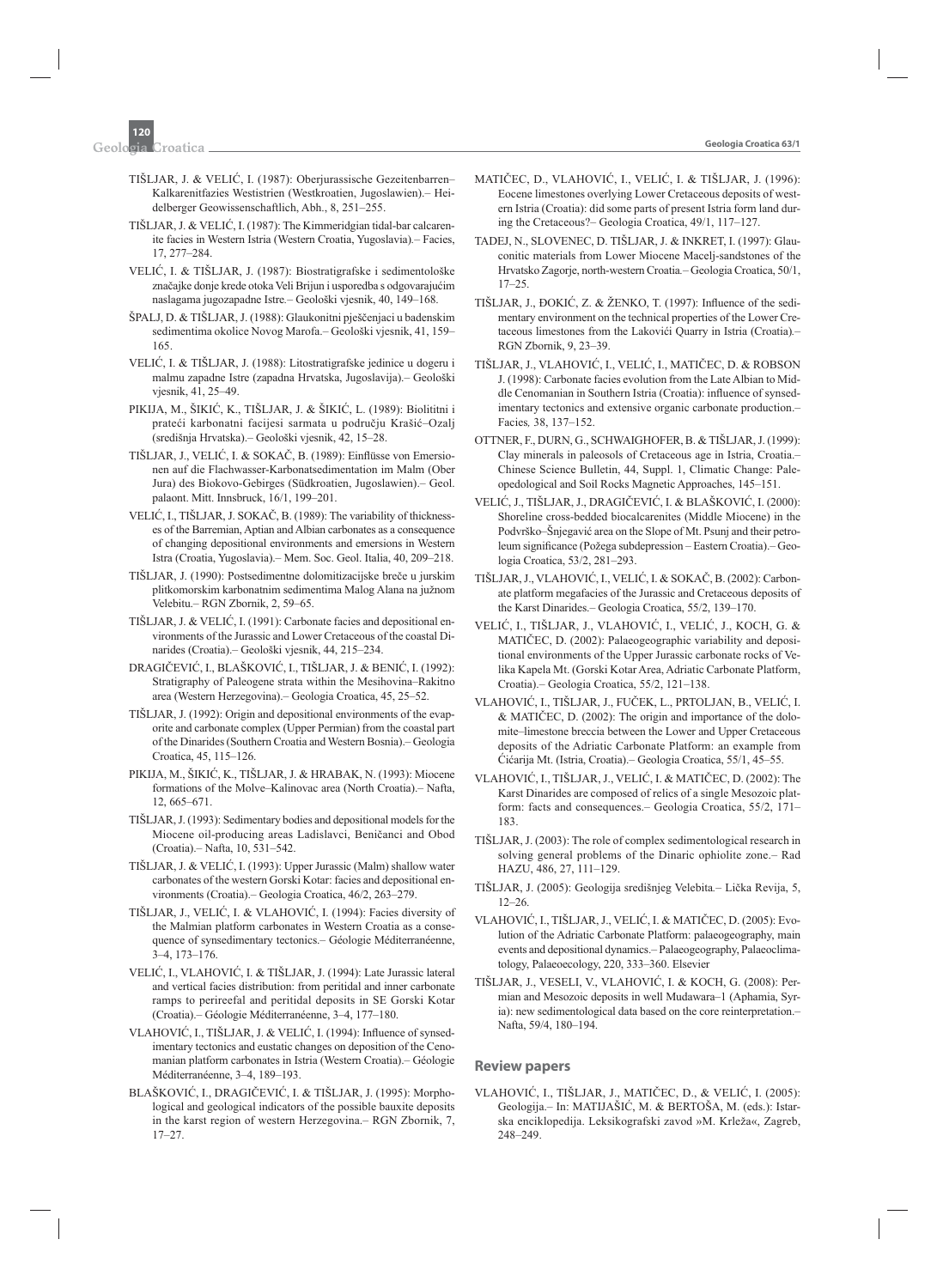# **\*Proceedings; \*\*Abstract-Books**

- \* TIŠLJAR, J. (1976): Lagunski, potplimni, međuplimni i natplimni karbonatni sedimenti valendis–otriva zapadne Istre.*–* In: Referati II Skupa sedimentologa SFRJ. Beograd, 155–174.
- \* SOKAČ, B., VELIĆ, I. & TIŠLJAR, J. (1978): Model biostratigrafskog rasčlanjivanja i analize sredina taloženja u karbonatnim sedimentima donje krede Biokova.– In: Zbornik radova IX Kongresa geologa SFRJ. Sarajevo, 226–233.
- \* BLAŠKOVIĆ, I., TIŠLJAR, J. & VELIĆ, J. (1980): Sedimentološke i paleogeografske značajke naslaga donjeg sarmata jugozapadnih obronaka Psunja.– In: Bilten »20 godina LMGK«. Beograd, 11–13.
- \* TIŠLJAR, J. (1980): Peritidalne faze sedimentacije i vadozna dijageneza vapnenaca titon–berijasa okolice Dubrovnika.– In: Bilten »20 godina LMGK«. Beograd, 55–56.
- \* VELIĆ, I., TIŠLJAR, J. & SOKAČ, B. (1980): Metodologija i rezultati biostratigrafskih i litofacijesnih istraživanja u plitkomorskim karbonatnim sedimentima na primjeru donje krede krškog područja Dinarida u Hrvatskoj.– In: Bilten »20 godina LMGK«. Beograd, 57–58.
- \*\* TIŠLJAR, J., ĐURASEK, N., SOKAČ, B. & VELIĆ, I. (1981): Facijesna korelacija donje krede Jadranskog područja.– In: Sažeci predavanja simpozija »Kompleksna naftno-geološka problematika podmorja i priobalnih dijelova Jadranskog mora«, Split, 163–170.
- \* TIŠLJAR, J., ĐURASEK, N., SOKAČ, B. & VELIĆ, I. (1981): Facijesna korelacija donje krede Jadranskog područja.– In: Zbornik radova znan. Simpozija »Naftno-geološka problematika podmorja i priobalnih dijelova Jadranskog mora«. JAZU, Zagreb, 163–171.
- \*\* TIŠLJAR, J., VELIĆ, I. & SOKAČ, B. (1982): Flachwasserkarbonate der Unterkreide im Dinarischen Karstgebiet entlang der Jugoslawischen Adriaküste..– In: 2. Internationale Sympozium – KREIDE, Abstracts. München, 81–82.
- \*\* BLAŠKOVIĆ, I., TIŠLJAR, J., DRAGIČEVIĆ, I. & VELIĆ, J. (1983): Dinamics of turbidity fans of the Early Neogene deposits in the western slopes of the Early Neogene deposits of the Psunj Mt. (eastern Croatia).– In: JELASKA, V. & TIŠLJAR, J. (eds.): 4th Regional Meeting I.A.S., Abstracts. International Assoc. of Sedimentologists, Split, 25–27.
- \*\* DIMITRIJEVIĆ, M., DIMITRIJEVIĆ, M., TIŠLJAR, J. & PANTIĆ-PRODANOVIĆ, S. (1983): Bulog Formation: Nodular Amonitic Limestones.– In: JELASKA, V. & TIŠLJAR, J. (eds.): 4th Regional Meeting I.A.S., Abstracts. International Assoc. of Sedimentologists, Split, 51–53.
- \*\* JELASKA, V., TIŠLJAR, J. & VELIĆ, I. (1984): Upper Cretaceous Carbonate Platform units of the Adriatic Sea.– In: 27th International Geol. Congres. Abstracts, II. Moscow, 80–81.
- \*\* BLAŠKOVIĆ, I., DRAGIČEVIĆ, I., TIŠLJAR, J. & VELIĆ, J. (1985): The Badenian submarine Fan-delta in the Mt. Psunj (Croatia).– In: 6th European Regional Meeting I.A.S. Abstracts. International Assoc. of Sedimentologists, Lleida, Spain, 518–522.
- \*\* TIŠLJAR, J., VELIĆ, I. & SOKAČ, B. (1985): Facies and environmental characteristics of the Jurassic carbonate sediments from the Southern Adriatic (Yugoslavia).– In: 6th European Regional Meeting I.A.S. Abstracts. International Assoc. of Sedimentologists, Lleida, Spain, 686–690.
- \*\* BLAŠKOVIĆ, I., DRAGIČEVIĆ, I. & TIŠLJAR, J. (1986): On mechanism of deposition of the Promina Formation conglomerates in the Mesihovina–Rakitno basin (Western Herzegovina).– In: 7th Regional European Meeting of I.A.S., Abstracts. International Assoc. of Sedimentologists, Krakow, 195–199.
- \*\* TIŠLJAR, J. (1986): Origin of the black pebbles of some Jurassic and Cretaceous carbonate units of the coastal Dinarides (Yugoslavia).– In: Sažeci predavanja V Skupa sedimentologa SFRJ. 1–6, Brijuni.
- \*\* DRAGIČEVIĆ, I., BLAŠKOVIĆ, I., TIŠLJAR, J. & PAPEŠ, J. (1987): The Eocene bioherms and the associated lithofacies in Western Herzegovina (Yugoslavia).– In: 8th Regional Meeting of I.A.S., Abstracts. International Assoc. of Sedimentologists, Tunis, 199–204.
- \*\* VELIĆ, I., TIŠLJAR, J. & SOKAČ, B. (1987): The variability of thicknesses of the Aptian and Albian carbonates as a consequence of changing depositional environments and emersions.– In: Internat. Symposium of the »Evolution of the Karstic Carbonate Platform: Relation with other Periadriatic Carbonate Platforms«, Abstracts. Trieste, 59–62.
- \* RAŠKAJ, N., TADEJ, J., TIŠLJAR, J. & LEVAŠIĆ, E. (1990): Razvoj transgresivnih litofacijesa tercijarnih naslaga u bušotini Đeletovci– 38 naftnog polja Đeletovci (istočna Slavonija).– In: XII Kongres geologa Jugoslavije, Knj. I - Stratigrafija, Sedimentologija, Paleontologija, Ohrid. Geološko društvo na Makedonija, Skopje, 291–301.
- \*\* TIŠLJAR, J., VELIĆ, I. & VLAHOVIĆ, I. (1991): Peritidal sequences and cycles in the Jurassic and Cretaceous of the Adriatic Carbonate Platform.– In: Dolomieu Conference an Carbonate Platforms and Dolomitization, Abstracts. Val Gardena/Grödental, Ortisei/St. Urlich, 271–272.
- \*\* VESELI, V., TIŠLJAR, J., TADEJ, J. & PREMEC-FUČEK, V. (1991): Lithofacies and biofacies of the Cretaceous and Paleogene carbonate sediments in Kate–1 offshore well (Kornati Area, Croatia, Adriatic Sea).– In: VELIĆ, I. & VLAHOVIĆ, I. (eds.): Second Internat. Symposium on the Adriatic Carbonate Platform, Abstracts. Institute of Geology, Zagreb, 115–116.
- \*\* HERNITZ, Z., TIŠLJAR, J., KALAC, K., VELIĆ, J. & JELIĆ, K. (1993): Miocenski siparni i priobalni klastiti te matične stijene u dravskoj depresiji.– In: Savjetovanje o kolektorskim stijenama u Panonskom bazenu, Sažeci predavanja. Zagreb, HAZU 1–2.
- \*\* PIKIJA, M., ŠIKIĆ, K., TIŠLJAR, J. & HRABAK, N. (1993): Stratigrafske, paleogeomorfološke i sedimentacijske značajke miocena područja Molve–Kalinovac.– In: Savjetovanje o kolektorskim stijenama u Panonskom bazenu, Sažeci predavanja. HAZU, Zagreb, 7–8.
- \*\* TIŠLJAR, J. (1993): Oblici sedimentnih tijela i modeli taloženja badenskih naftonosnih naslaga područja Beničanaca, Ladislavaca i Oboda.– In: Savjetovanje o kolektorskim stijenama u Panonskom bazenu, Sažeci predavanja. HAZU, Zagreb, 3–4.
- \*\* TIŠLJAR, J. (1994): Uloga i važnost kompleksnih istraživanja facijesa pri potencijalnosti ležišta arhitektonskog kamena.*–* In: Simpozij: »Prirodni arhitektonski kamen od ležišta do ugradnje (Kamen u hrvatskom nasljeđu)«*,* Prošireni sažeci predavanja. RGNF, Zagreb, 13–15.
- \*\* TIŠLJAR, J. VELIĆ, I. & VLAHOVIĆ, I. (1994): Correlation of the Upper Jurassic carbonate platform deposits in western Croatia.– In: First International Meeting on Perimediterranean Carbonate Platforms, Abstracts. Marseille, 153–156.
- \*\* VELIĆ, I., VLAHOVIĆ, I. & TIŠLJAR, J. (1994): Relationship of peritidal and reefal inner carbonate ramp facies in the Upper Jurassic of the Gorski Kotar area (Croatia).– In: First International Meeting on Perimediterranean Carbonate Platforms, Abstracts. Marseille, 157–160.
- \*\* VLAHOVIĆ, I., TIŠLJAR, J. & VELIĆ, I. (1994): Facies succession in the Cenomanian of Istria (Western Croatia): tectonic vs. eustatic control.– In: First International Meeting on Perimediterranean Carbonate Platforms, Abstracts. Marseille, 169–171.
- \*\* TIŠLJAR, J., VELIĆ, I. & VLAHOVIĆ, I. (1995): Usporedba gornjojurskih karbonatnih platformnih naslaga zapadne Hrvatske.– In: VLAHOVIĆ, I., VELIĆ, I. & ŠPARICA, M. (eds.): 1. Hrvatski geološki kongres, Knjiga sažetaka. Institute of Geology, Zagreb, 93.
- \*\* VELIĆ, I., TIŠLJAR, J. & VLAHOVIĆ, I. (1995): Jesu li vapnenci s rožnjacima u gornjoj juri Gorskog kotara »Lemeš naslage«?– In: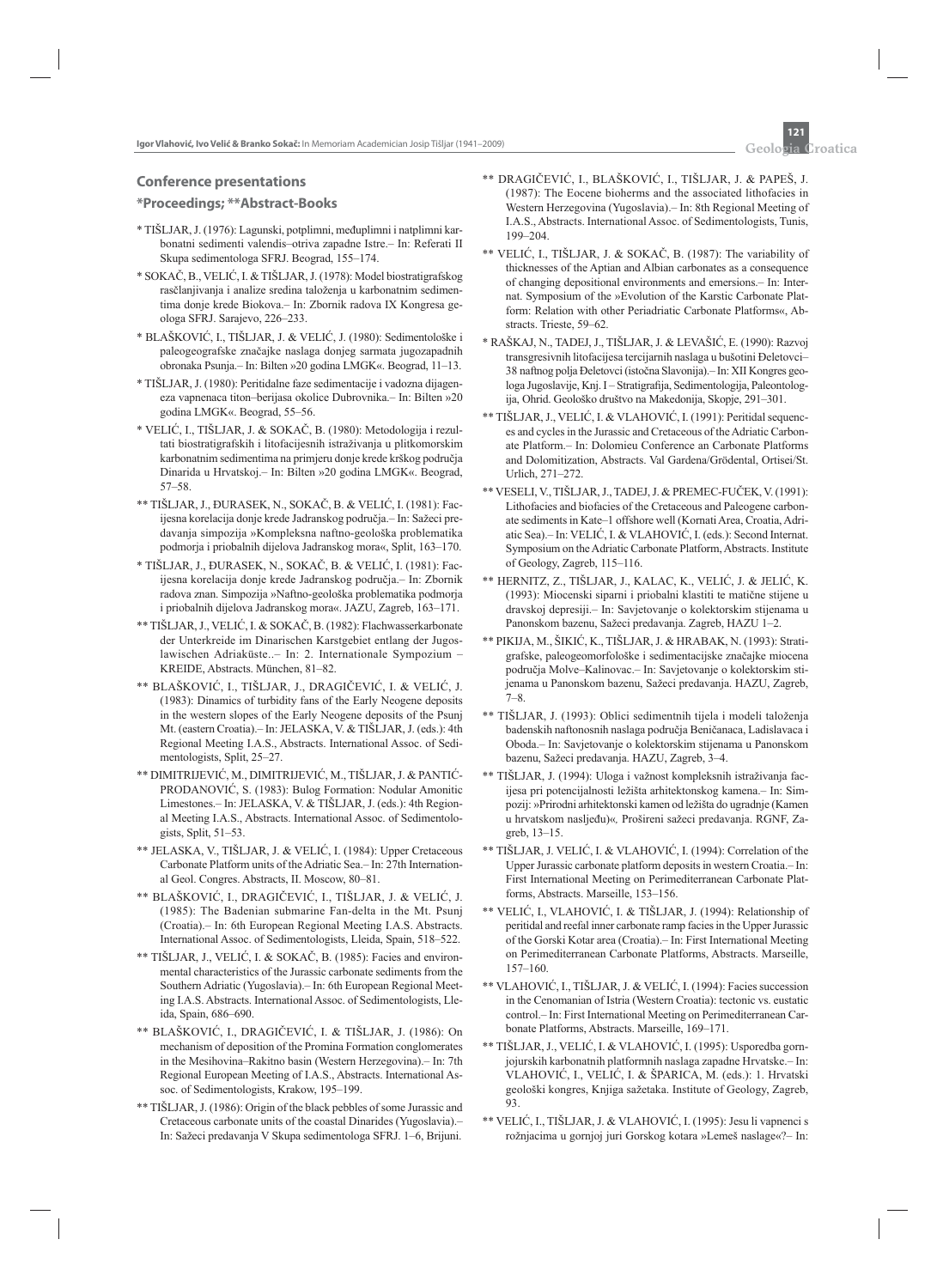VLAHOVIĆ, I., VELIĆ, I. & ŠPARICA, M. (eds.): 1. Hrvatski geološki kongres, Knjiga sažetaka. Institute of Geology, Zagreb, 96.

- \*\* VELIĆ, I., VLAHOVIĆ, I. & TIŠLJAR, J. (1995): Odnos facijesa peritajdala, prigrebena i unutarnje karbonatne rampe u gornjoj juri Gorskoga kotara.– In: VLAHOVIĆ, I., VELIĆ, I. & ŠPARICA, M. (eds.): 1. Hrvatski geološki kongres, Knjiga sažetaka. Institute of Geology, Zagreb, 96.
- \*\* VLAHOVIĆ, I., TIŠLJAR, J. & VELIĆ, I. (1995): Slijed facijesa u cenomanu Istre: tektonika ili eustatička uvjetovanost.– In: VLA-HOVIĆ, I., VELIĆ, I. & ŠPARICA, M. (eds.): 1. Hrvatski geološki kongres, Knjiga sažetaka. Institute of Geology, Zagreb, 99.
- \*\* VLAHOVIĆ, I., TIŠLJAR, J., VELIĆ, I., FUČEK, L., OŠTRIĆ, N. & PRTOLJAN, B. (1995): O podrijetlu i značenju tzv. vapnenačko– dolomitnih breča između donje i gornje krede: primjer Ćićarije.– In: VLAHOVIĆ, I., VELIĆ, I. & ŠPARICA, M. (eds.): 1. Hrvatski geološki kongres, Knjiga sažetaka. Institute of Geology, Zagreb, 99.
- \*\* DURN, G., OTTNER, F., TIŠLJAR, J., SCHWAIGHOFER, B. & MÜLLER, H.W. (1997): Clay mineral assemblages in pelitic material associated with subaerial unconformities in Early Cretaceous shallow-water carbonate sediments in Istria, Croatia.– In: The 11th International Clay Conference, Clays for our Future, Abstracts. Otawa, A25.
- \*\* OTTNER, F., DURN, G., TIŠLJAR, J., SCHWAIGHOFER, B. & MÜLLER, H.W. (1997): Pelitic material associated with subaerial unconformites in the Early Cretaceous in Istria, Croatia: sediments or paleosols?– In: European Union of Geosciences – EUG 9, Abstract Supplement No 1, Terra Nova, 9. Strasbourg, 407–408.
- \*\* OTTNER, F., DURN, G., TIŠLJAR, J., SCHWAIGHOFER, B. & MÜLLER, H.W. (1997): Pelitic material associated with subaerial unconformites in the Early Cretaceous of Croatia: sediments or paleosoils?– In: Inter. Working Meeting of ISSS–Commission V and INQUA–Commission on Peleopedology: Recent and Paleo– Pedogenesis as Tools for Modelling past and future Global Change. Abstracts. Giessen, 38.
- \*\* VLAHOVIĆ, I, MATIČEC, D., VELIĆ, I. & TIŠLJAR, J. (1997): Tectonic dynamics during the Cretaceous in the Istrian part of the Adriatic Carbonate Platform (NW Croatia).– In: Internat. meeting Riunione Scientifica dei ricercatori alpini e appeninnici – »Gruppo Alpi«. Riassunti, Udine, 39.
- \*\* MESIĆ, I., HERNITZ, Z. TIŠLJAR, J. & BARIĆ, V. (1998): The Ladislavci Field – Tectonics, Lithofacies relations and 3D Seismics.– In: 60th EAGE Conference and Technical Exhibition – Petroleum Division, Extended Abstracts Book, 2. European Association of Geoscientists Engineers, Leipzig, 550–553.
- \*\* OTTNER, F., DURN, G., SCHWAIGHOFER, B. & TIŠLJAR, J. (1998): Clay minerals in paleosols of Cretaceous age in Istria, Croatia.– In: Inter. Symposium and Field Workshop on Paleosols and Climatic Change. Abstracts. Inter. Soc. of Soil Science – Paleopedology Commission, Lanzhou, China, 44.
- \*\* OTTNER, F., DURN, G., SCHWAIGHOFER, B., FRÖSCHL, H. TIŠLJAR, J. (1999): Illitization of smectites in paleosols from Istria, Croatia.– In: Conference of the European Clay Groups Assoc., Euroclay 1999, Abstracts, Kraków.
- \* ALJINOVIĆ, D. TIŠLJAR, J. (2000): Razvoj karbonatnih i sili ciklastičnih facijesa donjega trijasa Gorskoga kotara (Hrvatska).– In: VLAHOVIĆ, I. & BIONDIĆ, R. (eds.): 2. Hrvatski geol. kongres, Cavtat–Dubrovnik, Zbornik radova. Institut za geološka istraživanja, Zagreb, 65–68.
- \*\* DURN, G., OTTNER, F., TIŠLJAR, J., SCHWAIGHOFER, B., FRÖSCHL, H. & ĆOVIĆ, M. (2000): Mineraloški, mikromorfološki i geokemijski pokazatelji pedogenetske prirode glina vezanih na regionalnu emerziju u mlađem aptu i starijem albu u Istri, Hrvatska.– 2. Hrvatski geol. kongres, Cavtat–Dubrovnik, Zbornik radova. Institut za geološka istraživanja, Zagreb, 503–504.
- \*\* ALJINOVIĆ, D. & TIŠLJAR, J. (2001): Pretplatformni megafacijesi od karbona do srednjega trijasa krškoga područja Dinarida.– 2. Hrvatski geol. kongres, Cavtat–Dubrovnik, Zbornik radova. Institut za geološka istraživanja, Zagreb, 9–16.
- \*\* MATIČEC, D., VLAHOVIĆ, I., VELIĆ, I. & TIŠLJAR, J. (2001): Sinsedimentacijska tektonika na Jadranskoj karbonatnoj platformi.– In: DRAGIČEVIĆ, I. & VELIĆ, I. (eds.): Karbonatna platforma ili karbonatne platforme Dinarida – Knjiga sažetaka. Rudarsko-geološko-naftni fakultet, Zagreb, 46–50.
- \*\* TIŠLJAR, J. & VLAHOVIĆ, I. (2001): Dolomitizacija i dolomiti unutar platformnih karbonata krškog područja Dinarida.– In: DRAGIČEVIĆ, I. & VELIĆ, I. (eds.): Karbonatna platforma ili karbonatne platforme Dinarida – Knjiga sažetaka. Rudarskogeološko-naftni fakultet, Zagreb, 38–40.
- \*\* TIŠLJAR, J., VELIĆ, I. & VLAHOVIĆ, I. (2001): Makrofacijesi gornjotrijaskih, jurskih, krednih i paleogenskih platformnih karbonata krškog područja Dinarida.– In: DRAGIČEVIĆ, I. & VELIĆ, I. (eds.): Karbonatna platforma ili karbonatne platforme Dinarida – Knjiga sažetaka. Rudarsko-geološko-naftni fakultet, Zagreb, 41–45.
- \*\* VLAHOVIĆ, I., VELIĆ, I., TIŠLJAR, J. & MATIČEC, D. (2001): Utjecaj sinsedimentacijske tektonike na malmsku paleogeografiju Jadranske karbonatne platforme.– In: DRAGIČEVIĆ, I. & VELIĆ, I. (eds.): Karbonatna platforma ili karbonatne platforme Dinarida – Knjiga sažetaka. Rudarsko-geološko-naftni fakultet, Zagreb, 51–54.
- \*\* FUČEK, L., VLAHOVIĆ, I., TIŠLJAR, J., VELIĆ, I., HUSINEC, A., KORBAR, T., MATIČEC, D., OŠTRIĆ, N., PRTOLJAN, B., PALENIK, D. & IBRAHIMPAŠIĆ, H. (2003): Dynamics of latest Albian–Cenomanian sedimentary environments in the NW part of the Adriatic Carbonate Platform (Istria and northern Adriatic Islands, Croatia).– In: VLAHOVIĆ. I. (ed.): Abstracts Book of the 22nd IAS Meeting of Sedimentology – Opatija 2003. Zagreb, 60.
- TIŠLJAR, J. (2003): Podrijetlo i uvjeti postanka istarskog arhitektonskograđevnog kamena. *–* In: MATEKALO-DRAGANOVIĆ, J. (ed.): Znanstveni skup Hrvatski prirodoslovci – 12. Matica hrvatska, Odjel za prirodoslovlje i matematiku, Zagreb, 6.
- \*\* VLAHOVIĆ, I., TIŠLJAR, J., VELIĆ, I. & MATIČEC, D. (2003): Large-scale facies architecture and events in the geological history of the Adriatic Carbonate Platform.– In: VLAHOVIĆ. I. (ed.): Abstracts Book of the 22nd IAS Meeting of Sedimentology – Opatija 2003. Zagreb, 215.
- TIŠLJAR, J. (2004): Geologija središnjeg Velebita. In: MATEKALO-DRAGANOVIĆ, J. (ed.): Znanstveni skup: Hrvatski prirodoslovci 13. – Sažeci radova. Matica hrvatska, Odjel za prirodoslovlje i matematiku, Zagreb, 26–27.
- VELIĆ, I., TIŠLJAR, J., VLAHOVIĆ, I., MATIČEC, D. & BERGANT, S. (2004): Introduction to the Adriatic Carbonate Platform.– In: GUERRIERI, L., RISCHIA, I. & SERVA, L. (eds.): Adriatic–Dinaridic Mesozoic Carbonate Platform, Environments and Facies from Permian to Recent Time, 32nd International Geological Congress, Florence August 20–28, 2004, Field Trip Guide Book. APAT – Italian Agency for the Environmental Protection and Technical Services, Roma, 3–7.
- \*\* VLAHOVIĆ, I., TIŠLJAR, J. & VELIĆ, I. (2004): Palaeogeographic significance of dinosaur occurrences on the isolated Adriatic Carbonate Platform (W Croatia, NE Italy, SW Slovenia) from the Tithonian to Campanian/Maastrichtian.– In: Abstracts Book 23rd IAS Meeting Coimbra–Portugal. IAS, Coimbra, 283.
- \*\* MILEUSNIĆ, M., DURN, G., OTTNER, F., FRÖSCHL, H. & TIŠLJAR, J. (2005): Late Aptian and Early Albian Regional Emersion Phase in Istria, Croatia.– In: 7th International Symposium on the Cretaceous - Scientific Program and Abstracts. Neuchatel, 142.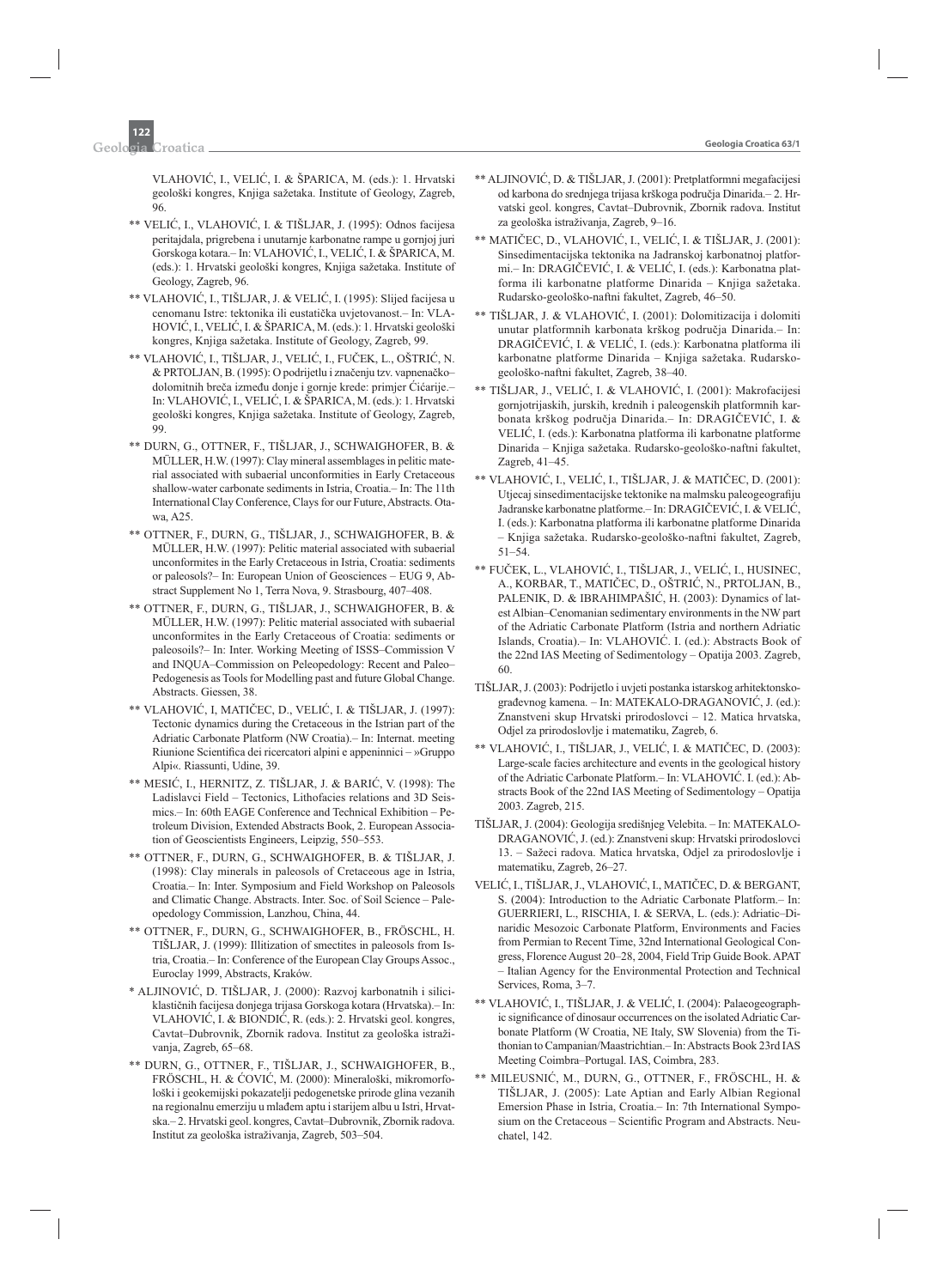- \* TADEJ, J. & TIŠLJAR, J. (2005): Petrološko-sedimentološka interpretacija jezgara bušotine Molve–29.– In: VELIĆ, I., VLAHOVIĆ, I. & BIONDIĆ, R. (eds.): 3. Hrvatski geološki kongres, Vodič ekskurzija. Hrvatski geološki institut, Zagreb, 4–8.
- \*\* TIŠLJAR, J., VLAHOVIĆ, I. & VELIĆ, I. (2005): Paleogeografija i okoliši taloženja u juri zapadnog dijela Jadranske karbonatne platforme na području Hrvatske.– In: VELIĆ, I., VLAHOVIĆ, I. & BIONDIĆ, R. (eds.): 3. Hrvatski geološki kongres – Opatija 2005, Knjiga sažetaka. Hrvatski geološki institut, Zagreb, 155–157.
- \* DURN, G., OTTNER, F., MINDSZENTY, A., TIŠLJAR, J. & MILEUSNIĆ, M. (2006): Clay mineralogy of bauxites and palaeosols in Istria formed during regional subaerial exposures of the Adriatic Carbonate Platform*.–* In: 3rd Mid-European Clay Conference: Field Trip Guidebook. University of Zagreb, Faculty of Science, Faculty of Mining, Geology and Petroleum Engineering, Zagreb, 3–30.
- \*\* TIŠLJAR, J., VESELI, V., & VLAHOVIĆ, I. (2006): Sedimentological Interpretations of the Permian and Mesozoic Deposits from the Mudawara–1 Well Cores (Aphamia – Syria).*–* In: 4th International Symposium on Petroleum Geology, Sažeci. HAZU Znanstveno vijeće za naftu, EAGE, Rudarsko-geološko-naftni fakultet Sveučilišta u Zagrebu, Zagreb, 40–47.
- \* VELIĆ, I., VLAHOVIĆ, I., TIŠLJAR, J. & MATIČEC, D. (2006): Introduction to the stratigraphy of the Karst (Outer) Dinarides.– In: Adria 2006. Field trip Guide. Universita degli Studi di Urbino, Urbino, 15–17.
- \* VELIĆ, I., VLAHOVIĆ, I., TIŠLJAR, J., SREMAC, J. & MATIČEC, D. (2006): Middle Permian clastic deposits; Carbonate succession Middle–Upper Permian; Clastic–carbonate deposits of Middle–Upper Triassic (Ladinian–Norian); Lower Jurassic shallow-marine carbonates (Hettangian to Pliensbachian); Lower Jurassic bioturbated limestones (Toarcian); Oligocene–Miocene Jelar breccia.– In: Adria 2006. Field trip Guidebook. Universita degli Studi di Urbino, Urbino, 51–58.
- \* VESELI, V., VELIĆ, I., VLAHOVIĆ, I., TIŠLJAR, J., STANKOVIĆ, D. (2006): Biozonation of Sinemurian and Pliensbachian Larger Benthic Foraminifera (Velebit Mt., Croatia).– In: Anuario do Instituto de Geociencias – UFRJ, Vol. 20–1, Rio de Janeiro. Universidade Federal do Rio de Janeiro, Centro de Ciencias Matem. a da Natureza, Instituto de Geociencias, Rio de Janeiro, 368–369.
- \*\* VLAHOVIĆ, I., TIŠLJAR, J., VELIĆ, I. & MATIČEC, D. (2007): Immense Tertiary carbonate Jelar breccia, Dinarides, Croatia: a new view.– In: 2007 GSA Denver Annual Meeting and Exhibition: Geological Society of America, Abstracts with Programs. Geological Society of America, Denver, 146.
- \*\*MILEUSNIĆ, M., DURN, G., OTTNER, F., TIŠLJAR, J., ALJI-NOVIĆ, D. & BARUDŽIJA, U. (2008): Origin of clayey materials deposited during Aptian/Albian emersion in Istria, Croatia*.*– In: GORNIAK, K. & SZYDLAK, T. (eds.): Mineralogia – Special Papers Zakopane. Mineralogical Society of Poland, Zakopane, 115.
- VRANJKOVIĆ, A., TIŠLJAR, J., DRAGIČEVIĆ, I., PAVELIĆ, D., MANDIĆ, O., SPROVIERI, M., HARZHAUSER, M., LIRER, F. & TADEJ, N. (2009): Microfacies analysis and stable isotope record from continental freshwater lacustrine carbonates (Early–Middle Miocene, Sinj basin, SE Croatia).– In: PASCUCCI, V. & AN-DREUCCI, S. (eds.): Sedimentary environments of Mediterranean Island(s). EDES–Editrice Democratica Sarda, Sassari, 402.

#### **Books**

- TIŠLJAR, J. (1987): Petrologija sedimentnih stijena.– Rudarskogeološko-naftni fakultet Zagreb, Tehnička knjiga, Zagreb, 242 p.
- TIŠLJAR, J. (1994): Sedimentne stijene.– Školska knjiga., Zagreb, 422 p.
- TIŠLJAR, J. (1999): Petrologija s osnovama mineralogije.– Rudarskogeološko-naftni fakultet, Zagreb, 211 p*.*
- TIŠLJAR, J. (2001): Sedimentologija karbonata i evaporita.– Institut za geološka istraživanja, Zagreb, 375 p.
- TIŠLJAR, J. (2004): Sedimentologija klastičnih i silicijskih taložina.– Institut za geološka istraživanja, Zagreb, 426 p.

#### **Chapters in books**

- TIŠLJAR, J. & ŠIMUNIĆ, Al. (1978): Maceljski pješčenjaci*.–* In: Vodič ekskurzije III skupa sedimentologa SFRJ. Hrvatsko geološko društvo, Zagreb, 32–37.
- RADOVČIĆ, J., TIŠLJAR, J. & JELASKA, V. (1983): Upper Cretaceous fish-bearing platy limestones in Central Dalmatia.- In: BABIĆ, Lj. & JELASKA, V. (eds.): Contribution to Sedimentology of Some Carbonate and Clastic Units of the Coastal Dinarides, Excursion Guide–book, 4th I.A.S. Regional Meeting. International Assoc. Sedimentologists, Split, 79–85.
- TIŠLJAR, J. (1983): Coated grains facies in the Lower Cretaceous of the Outer Dinarides (Yugoslavia).– In: PERYT, T. (ed.): Coated Grains. Springer-Verlag, Berlin–Heidelberg–New York–Tokyo, 566–576.
- TIŠLJAR, J., VELIĆ, I., RADOVČIĆ, J. & CRNKOVIĆ, B. (1983): Upper Jurassic and Cretaceous peritidal, lagoonal, shallow marine and perireefal sediments of Istria. – In: BABIĆ, Lj. & JELASKA, V. (eds.): Contribution to Sedimentology of Some Carbonate and Clastic Units of the Coastal Dinarides, Excursion Guide–book, 4th I.A.S. Regional Meeting. International Assoc. Sedimentologists, Split, 13–35.
- TIŠLJAR, J. & VELIĆ, I. (1986): Ritmična sedimentacija u peritidalnim i lagunskim karbonatnim sedimentima donje krede Istre.– In: Vodič ekskurzije V Skupa sedimentologa SFRJ, Brijuni. Hrvatsko geološko društvo, Zagreb, 1–27.
- TIŠLJAR, J., VLAHOVIĆ, I., SREMAC, J., VELIĆ, I., VESELI, V. & STANKOVIĆ, D. (1991): The Middle Permian calcispongite patchreef, Permian peritidal carbonates, Middle to Upper Triassic shallow-marine limestones and continental sediments, Liassic shallowmarine,

tempestite and bioturbated limestones – Excursion A – Velebit Mt.: Permian–Jurassic.– In: VLAHOVIĆ, I. & VELIĆ, I. (eds.): Some Aspects of the Shallow Water Sedimentation on the Adriatic Carbonate Platform (Permian to Eocene). Excursion Guidebook, Second Internat. Symposium on the Adriatic Carbonate Platform. Institute of Geology, Zagreb, 3–52.

- FUČEK, L., TIŠLJAR, J., SOKAČ, B., PRTOLJAN, B. & OŠTRIĆ, N. (1995): Gornjotrijaski dolomiti u kamenolomu Podsused.– In: ŠIKIĆ, K. (ed.): Geološki vodič Medvednice. Institut za geološka istraživanja, Zagreb, 41–43.
- PIKIJA, M., ŠIKIĆ, K., TIŠLJAR, J. & MIKNIĆ, M. (1995): Miocenski sedimenti uz trasu Zelene magistrale.– In: ŠIKIĆ, K. (ed.): Geološki vodič Medvednice. Institut za geološka istraživanja, Zagreb, 49– 51.
- PRTOLJAN, B., FUČEK, L. & TIŠLJAR, J. (1995): Metamorfozirani paleozojski vapnenci pokraj planinarskog doma Grafičar.- In: ŠIKIĆ, K. (ed.): Geološki vodič Medvednice. Institut za geološka istraživanja, Zagreb, 84–85.
- PRTOLJAN, B., OŠTRIĆ, N., FUČEK, L., VELIĆ, I. & TIŠLJAR, J. (1995): Mezozojske vapnenačke stijene u predjelu Horvatove stube–Markov travnik.– In: ŠIKIĆ, K. (ed.): Geološki vodič Medvednice. Institut za geološka istraživanja, Zagreb, 137–139.
- TIŠLJAR, J., VLAHOVIĆ, I., MATIČEC, D. & VELIĆ, I. (1995): Platformni facijesi od gornjega titona do gornjeg alba u zapadnoj Istri i prijelaz u tempestitne, klinoformne i rudistne biolititne facijese donjega cenomana u južnoj Istri (ekskurzija B).– In: VLAHOVIĆ, I. & VELIĆ, I. (ed.): 1. Hrvatski geološki kongres, Vodič ekskurzija. Institut za geološka istraživanja, Zagreb, 67–110.
- VELIĆ, I., MATIČEC, D., VLAHOVIĆ, I. & TIŠLJAR, J. (1995): Stratigrafski slijed jurskih i donjokrednih karbonata (bat–gornji alb) u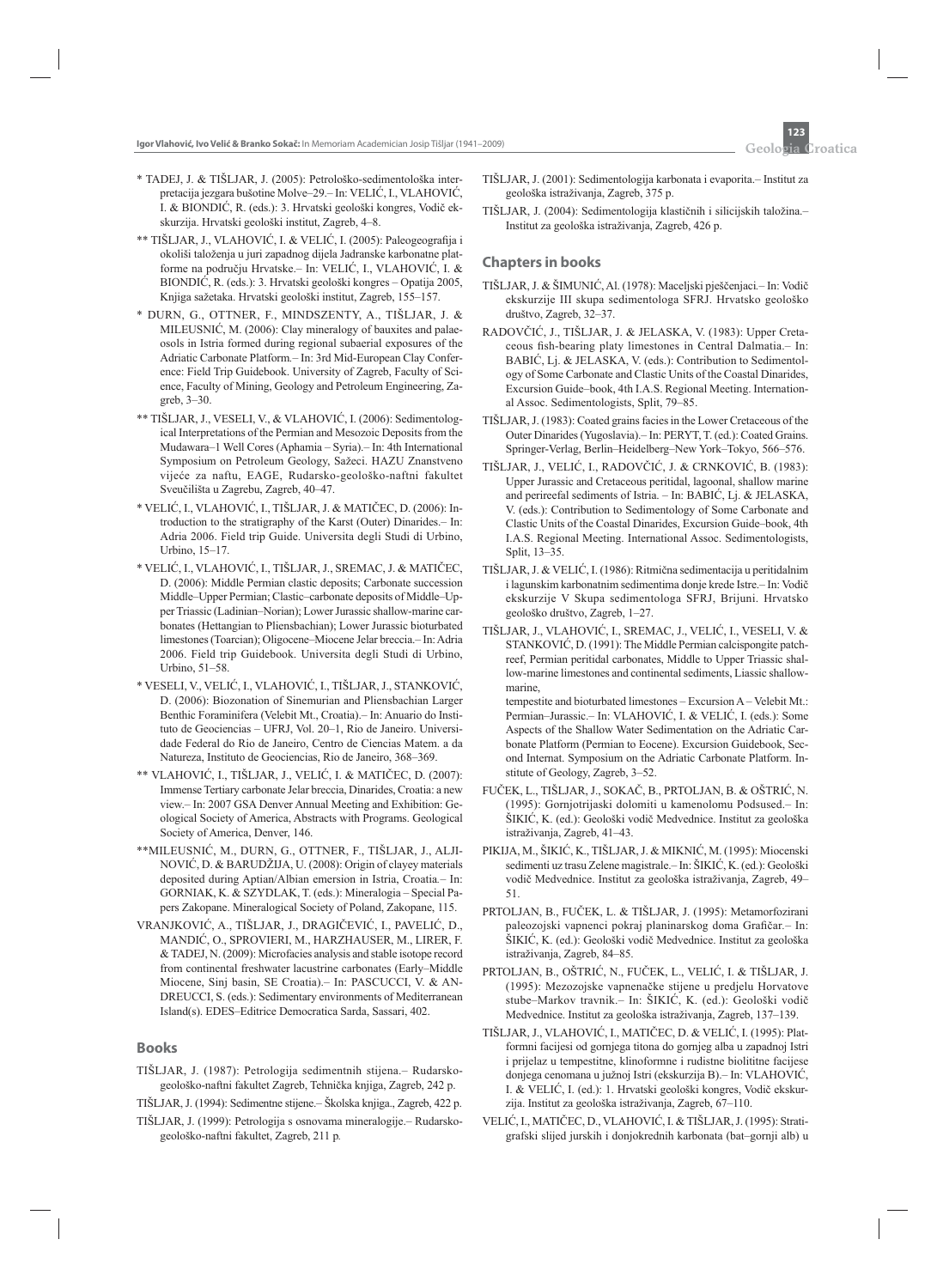zapadnoj Istri (ekskurzija A).– In: VLAHOVIĆ, I. & VELIĆ, I. (ed.): 1. Hrvatski geološki kongres, Vodič ekskurzija. Institut za geološka istraživanja, Zagreb, 31–66.

- VELIĆ, I., TIŠLJAR, J., MATIČEC, D. & VLAHOVIĆ, I. (1995): Opći prikaz geološke građe Istre.– In: VLAHOVIĆ, I. & VELIĆ, I. (ed.): 1. Hrvatski geološki kongres, Vodič ekskurzija. Institut za geološka istraživanja, Zagreb, 5–30.
- VLAHOVIĆ, I., VELIĆ, I., TIŠLJAR, J. & MATIČEC, D. (1999): Lias carbonate platform deposits of Velebit Mt. (Croatia).– In: Harold Reading's IAS Lecture Tour '99 – Croatia: Some Carbonate and Clastic Successions of the External Dinarides – Velebit Mt., Island of Rab, Field-trip Guidebook. Institute of Geology, Faculty of Sciences Croatian Geological Society, Zagreb, 9–22.
- VLAHOVIĆ, I., VELIĆ, I., TIŠLJAR, J. & MATIČEC, D. (1999): Lithology and origin of Tertiary Jelar Breccia within the framework of tectogenesis of Dinarides.– In: Harold Reading's IAS Lecture Tour '99 – Croatia: Some Carbonate and Clastic Successions of the External Dinarides – Velebit Mt., Island of Rab, Field-trip Guidebook. Institute of Geology, Faculty of Sciences, Croatian Geological Society, Zagreb, 23–25.
- MATIČEC, D., VLAHOVIĆ, I., FUČEK, L., OŠTRIĆ, N., PRTOLJAN, B. & TIŠLJAR, J. (2000): Strutture del margine nord-orientale delle Istria: la regione del monte Maggiore (Učka) e della Ciceria (Ćićarija)*.–* In: CARULLI, G.B. (ed.): Le piattaforme carbonatiche giurassiche e cretaciche. Guida alle escursioni; Escursione B3; 80aRiunione estiva, Trieste. Societa Geologica Italiana, Trieste, 275–277.
- TIŠLJAR, J., VLAHOVIĆ, I., VELIĆ, I. & MATIČEC, D. (2000): Cicli peritidali Berriasiani – Cava Fantazija presso Rovigno/Rovinj.*–*  IN: CARULLI, G.B. (ed.): Le piattaforme carbonatiche giurassiche e cretaciche. Guida alle escursioni; Escursione B3; 80a Riunione estiva, Trieste. Societa Geologica Italiana, Trieste, 253–256.
- TIŠLJAR, J., VLAHOVIĆ, I., VELIĆ, I. & MATIČEC, D. (2000): La successione di litofacies dell` Allbiano superiore–Cenomaniano medio delle Istria meridionale – Baja di Bagnole (Banjole) e Vincurano (Vinkuran).– In: CARULLI, G.B. (ed.): Le piattaforme carbonatiche giurassiche e cretaciche. Guida alle escursioni; Escursione B3; 80aRiunione estiva, Trieste. Societa Geologica Italiana, Trieste, 262–269.
- VELIĆ, I., TIŠLJAR, J., MATIČEC, D. & VLAHOVIĆ, I. (2000): Introduzione alla geologia dellc Istria.– In: CARULLI, G.B. (ed.): Le piattaforme carbonatiche giurassiche e cretaciche, Guida alle escursioni; Escursione B3; 80aRiunione estiva, Trieste. Societa Geologica Italiana, Trieste, 237–245.
- VLAHOVIĆ, I., TIŠLJAR, J., VELIĆ, I. & MATIČEC, D. (2000): Accumuli bauxitici e cicli peritidali shallowing-upwards del Giurassico superiore – dintorini di Rovigno/Rovinj.*–* IN: CARULLI, G.B. (ed.): Le piattaforme carbonatiche giurassiche e cretaciche, Guida alle escursioni; Escursione B3; 80aRiunione estiva, Trieste. Societa Geologica Italiana, Trieste, 245–253.
- VLAHOVIĆ, I., TIŠLJAR, J., VELIĆ, I. & MATIČEC, D. (2000): Lacuna di importanca regionale correspondente all` intervallo Aptiano superiore–Albiano superiore: limite tra la seconda e la terza megasequenza – Canfanaro (Kanfanar).– In: CARULLI, G.B. (ed.): Le piattaforme carbonatiche giurassiche e cretaciche. Guida alle escursioni; Escursione B3; 80aRiunione estiva, Trieste. Societa Geologica Italiana, Trieste, 269–275.
- VLAHOVIĆ, I., VELIĆ, I., TIŠLJAR, J. & MATIČEC, D. (2000): Liassic Carbonate Platform Deposits of the Velebit Mt. (Croatia).– In: PAMIĆ, J. & TOMLJENOVIĆ, B. (eds.): Pancardi 2000. Hrvatsko geološko društvo, Zagreb, 127–134.
- KORBAR, T., SKELTON, P.W., TIŠLJAR, J., MORO, A., VLAHOVIĆ, I., VELIĆ, I. & FUČEK, L. (2002): Middle to Upper Cenomanian transition: high-energy shoals with recumbent rudists to relatively low-energy environments with elevator rudists in southern Istria (Gomila, Tašalera and Fenoliga Islet).– In: VLAHOVIĆ, I. & KOR-

BAR, T. (eds.): 6th International Congress on Rudists, Rovinj, Abstracts and Excursion Guidebook. Institute of Geology, Zagreb, 111–122.

- MORO, A., KORBAR, T., SKELTON, P.W., VELIĆ, I., TIŠLJAR, J., VLAHOVIĆ, I., FUČEK, L., MATIČEC, D. & ĆOSOVIĆ, V. (2002): Upper Santonian rudist-bearing lithosomes formed in the transition from deeper to shallower subtidal environments at Cape Marlera and Učka Mountain*.–* In: VLAHOVIĆ, I. & KORBAR, T. (eds.): 6th International Congress on Rudists, Rovinj, Abstracts and Excursion Guidebook. Institute of Geology, Zagreb, 133–139.
- TIŠLJAR, J., VLAHOVIĆ, I., SKELTON, P.W., KORBAR, T., MORO, A., VELIĆ, I. & MATIČEC, D. (2002): Upper Albian to Middle Cenomanian facies evolution with extensive rudist production in southern Istria (Banjole, Vinkuran and Frašker Island)*.–* In: VLAHOVIĆ, I. & KORBAR, T. (eds.): 6th International Congress on Rudists, Rovinj, Abstracts and Excursion Guidebook. Institute of Geology, Zagreb, 101–109.
- TIŠLJAR, J., VLAHOVIĆ, I., SKELTON, P.W., MORO, A., KORBAR, T. & VELIĆ, I. (2002): Turonian vast production and progradation of rudist shells and debris (Valtura Quarry, Southern Istria).– In: VLAHOVIĆ, I. & KORBAR, T. (eds.): 6th International Congress on Rudists, Rovinj, Abstracts and Excursion Guidebook. Institute of Geology, Zagreb, 129–132.
- VELIĆ, I., TIŠLJAR, J., VLAHOVIĆ, I., MATIČEC, D., KORBAR, T. & MORO, A. (2002): Aptian deposits with requieniids below a Late Aptian–Early Albian regional emersion surface (Kanfanar and Dvigrad, Central Istria).– In: VLAHOVIĆ, I. & KORBAR, T. (eds.): 6th International Congress on Rudists, Rovinj, Abstracts and Excursion Guidebook. Institute of Geology, Zagreb, 83–93.
- VELIĆ, I., TIŠLJAR, J., VLAHOVIĆ, I., MATIČEC, D., KORBAR, T., MORO, A. & ĆOSOVIĆ, V. (2002): Geological evolution of Istria (NW Part of the Adriatic Carbonate Platform, Croatia).– In: VLAHOVIĆ, I. & KORBAR, T. (eds.): 6th International Congress on Rudists, Rovinj, Abstracts and Excursion Guidebook. Institute of Geology, Zagreb, 83–93.
- VLAHOVIĆ, I., KORBAR, T., MORO, A., VELIĆ, I., SKELTON, P.W., FUČEK, L. & TIŠLJAR, J. (2002): Latest Cenomanian to Earliest Turonian platform drowning and Turonian recovery of shallowwater platform deposition in southern Istria*.–* In: VLAHOVIĆ, I. & KORBAR, T. (eds.): 6th International Congress on Rudists, Rovinj, Abstracts and Excursion Guidebook. Institute of Geology, Zagreb, 95–100.
- BERGANT, S., TIŠLJAR, J. & ŠPARICA M. (2003): Eocene carbonates and flysch deposits of the Pazin Basin.– In: VLAHOVIĆ, I. & TIŠLJAR, J. (eds.): Evolution of Depositional Environments from the Palaeozoic to the Quaternary in the Karst Dinarides and Pannonian Basin, 22nd IAS Meeting of Sedimentology – Opatija 2003, Excursion Guide-Book. Institute of Geology, Zagreb, 57–64.
- DURN, G., OTTNER, F., TIŠLJAR, J., MINDSZENTY, A. & BARU-DŽIJA, U. (2003): Regional subaerial unconformities in shallowmarine carbonate sequences of Istria: sedimentology, mineralogy, geochemistry and micromorphology of associated bauxites, palaeosols and pedo-sedimentary complexes*.–* In: VLAHOVIĆ, I. & TIŠLJAR, J. (eds.): Evolution of Depositional Environments from the Palaeozoic to the Quaternary in the Karst Dinarides and Pannonian Basin, 22nd IAS Meeting of Sedimentology – Opatija 2003, Excursion Guide-Book. Institute of Geology, Zagreb, 209–255.
- PAVELIĆ, D., KOVAČIĆ, M., MIKNIĆ, M., AVANIĆ, R., VRSALJKO, D., BAKRAČ, K., TIŠLJAR, J., GALOVIĆ, I. & BORTEK, Ž. (2003): The evolution of the Miocene environments in the Slavonian Mts. area (Northern Croatia).– In: VLAHOVIĆ, I. & TIŠLJAR, J. (eds.): Evolution of Depositional Environments from the Palaeozoic to the Quaternary in the Karst Dinarides and Pannonian Basin, 22nd IAS Meeting of Sedimentology – Opatija 2003, Excursion Guide-Book. Institute of Geology, Zagreb, 173–182.